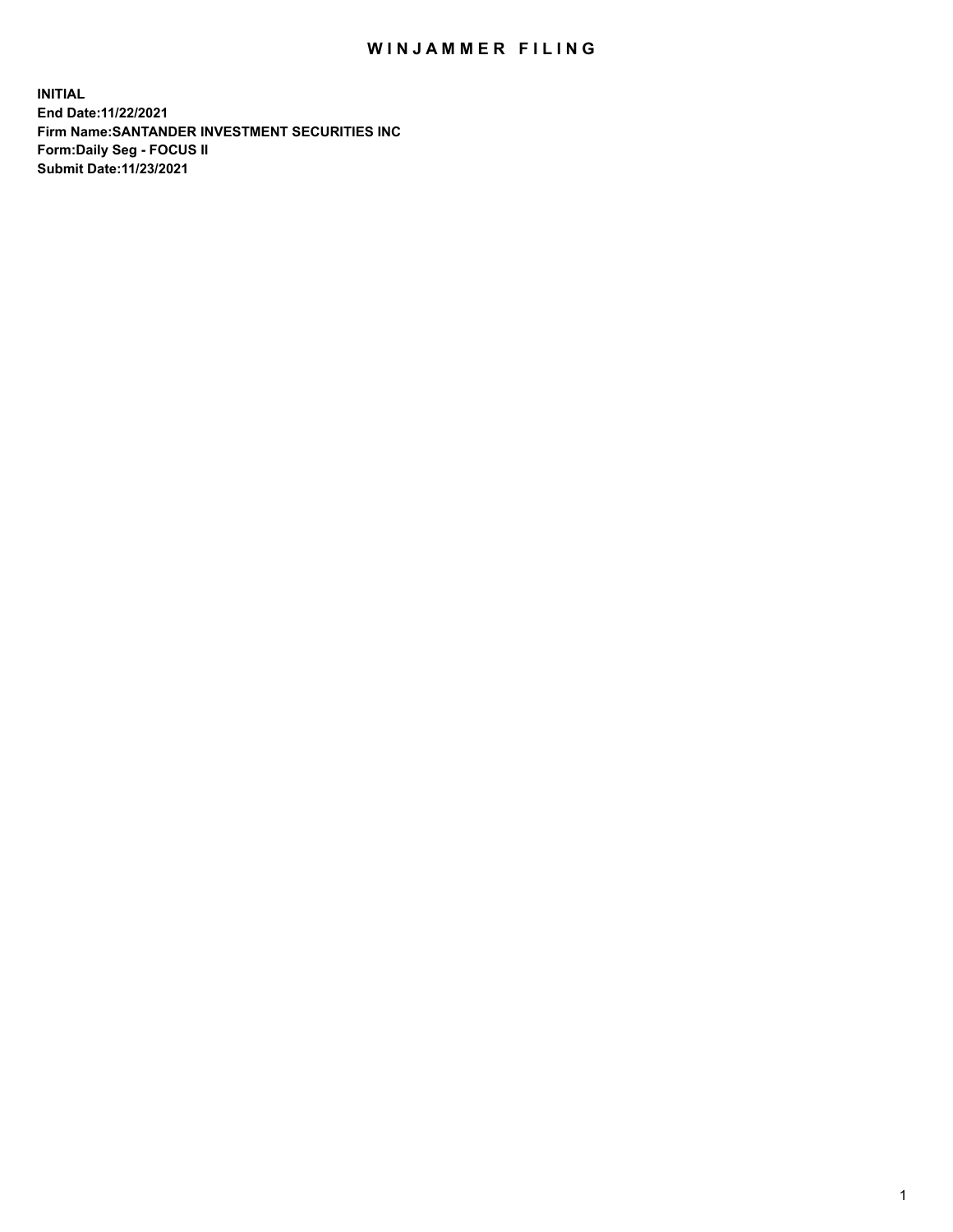**INITIAL End Date:11/22/2021 Firm Name:SANTANDER INVESTMENT SECURITIES INC Form:Daily Seg - FOCUS II Submit Date:11/23/2021 Daily Segregation - Cover Page**

| Name of Company                                                                                                                                                                                                                                                                                                                | <b>SANTANDER INVESTMENT</b>                                               |  |
|--------------------------------------------------------------------------------------------------------------------------------------------------------------------------------------------------------------------------------------------------------------------------------------------------------------------------------|---------------------------------------------------------------------------|--|
| <b>Contact Name</b>                                                                                                                                                                                                                                                                                                            | <b>SECURITIES INC</b><br><b>Richard Ro</b>                                |  |
| <b>Contact Phone Number</b>                                                                                                                                                                                                                                                                                                    | (212) 350-3662                                                            |  |
| <b>Contact Email Address</b>                                                                                                                                                                                                                                                                                                   | richard.ro@santander.us                                                   |  |
| FCM's Customer Segregated Funds Residual Interest Target (choose one):<br>a. Minimum dollar amount: ; or<br>b. Minimum percentage of customer segregated funds required:% ; or<br>c. Dollar amount range between: and; or<br>d. Percentage range of customer segregated funds required between:% and%.                         | 70,000,000<br>$\overline{\mathbf{0}}$<br>0 <sub>0</sub><br>0 <sub>0</sub> |  |
| FCM's Customer Secured Amount Funds Residual Interest Target (choose one):<br>a. Minimum dollar amount: ; or<br>b. Minimum percentage of customer secured funds required:%; or<br>c. Dollar amount range between: and; or<br>d. Percentage range of customer secured funds required between:% and%.                            | $\frac{0}{0}$<br>0 <sub>0</sub><br>0 <sub>0</sub>                         |  |
| FCM's Cleared Swaps Customer Collateral Residual Interest Target (choose one):<br>a. Minimum dollar amount: ; or<br>b. Minimum percentage of cleared swaps customer collateral required:% ; or<br>c. Dollar amount range between: and; or<br>d. Percentage range of cleared swaps customer collateral required between:% and%. | $\frac{0}{0}$<br>0 <sub>0</sub><br>0 <sub>0</sub>                         |  |

Attach supporting documents CH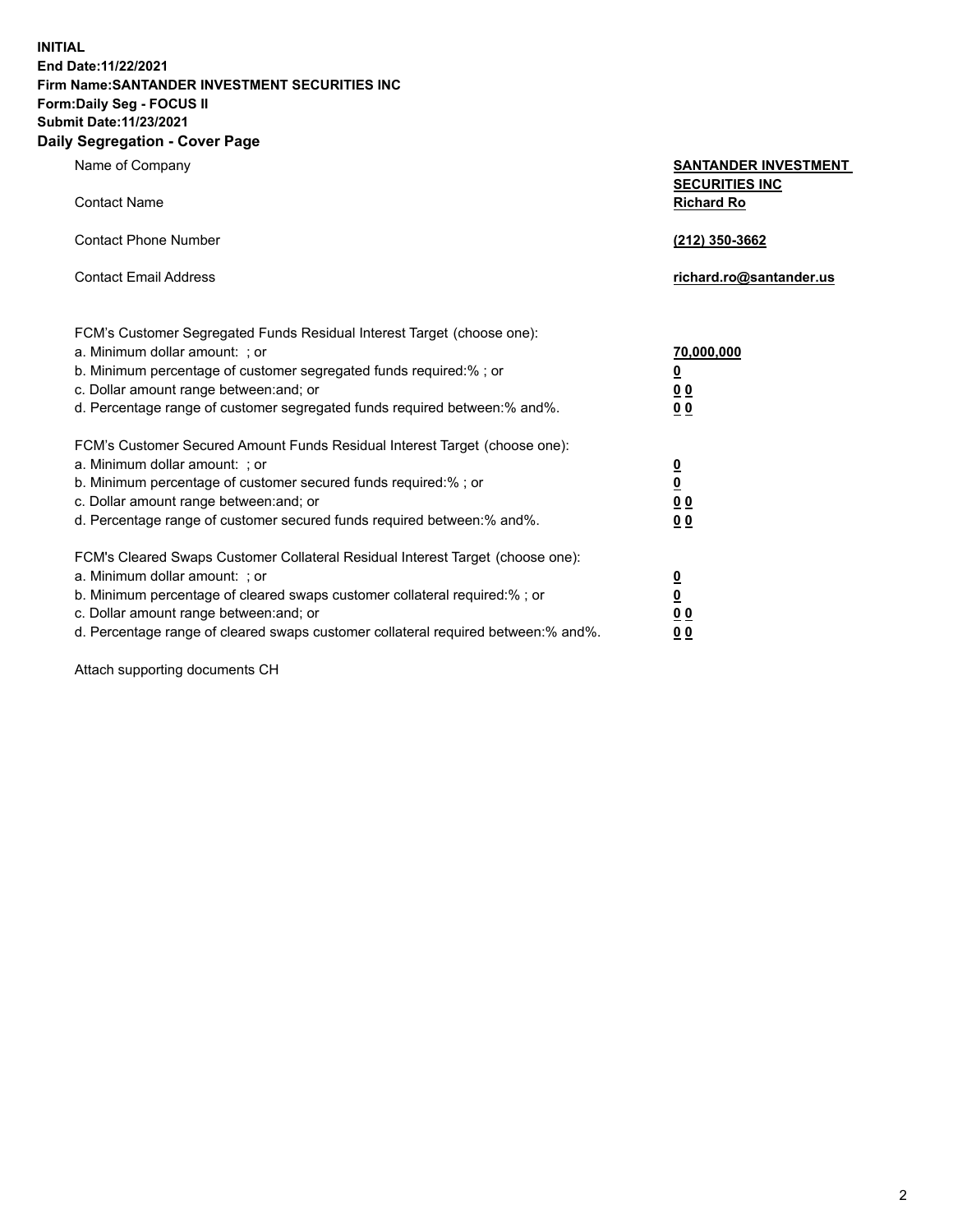## **INITIAL End Date:11/22/2021 Firm Name:SANTANDER INVESTMENT SECURITIES INC Form:Daily Seg - FOCUS II Submit Date:11/23/2021 Daily Segregation - Secured Amounts**

|     | Foreign Futures and Foreign Options Secured Amounts                                         |                   |
|-----|---------------------------------------------------------------------------------------------|-------------------|
|     | Amount required to be set aside pursuant to law, rule or regulation of a foreign            | $0$ [7305]        |
|     | government or a rule of a self-regulatory organization authorized thereunder                |                   |
| 1.  | Net ledger balance - Foreign Futures and Foreign Option Trading - All Customers             |                   |
|     | A. Cash                                                                                     | $0$ [7315]        |
|     | B. Securities (at market)                                                                   | $0$ [7317]        |
| 2.  | Net unrealized profit (loss) in open futures contracts traded on a foreign board of trade   | $0$ [7325]        |
| 3.  | Exchange traded options                                                                     |                   |
|     | a. Market value of open option contracts purchased on a foreign board of trade              | $0$ [7335]        |
|     | b. Market value of open contracts granted (sold) on a foreign board of trade                | $0$ [7337]        |
| 4.  | Net equity (deficit) (add lines 1. 2. and 3.)                                               | $0$ [7345]        |
| 5.  | Account liquidating to a deficit and account with a debit balances - gross amount           | $0$ [7351]        |
|     | Less: amount offset by customer owned securities                                            | 0 [7352] 0 [7354] |
| 6.  | Amount required to be set aside as the secured amount - Net Liquidating Equity              | $0$ [7355]        |
|     | Method (add lines 4 and 5)                                                                  |                   |
| 7.  | Greater of amount required to be set aside pursuant to foreign jurisdiction (above) or line | $0$ [7360]        |
|     | 6.                                                                                          |                   |
|     | FUNDS DEPOSITED IN SEPARATE REGULATION 30.7 ACCOUNTS                                        |                   |
| 1.  | Cash in banks                                                                               |                   |
|     | A. Banks located in the United States                                                       | $0$ [7500]        |
|     | B. Other banks qualified under Regulation 30.7                                              | 0 [7520] 0 [7530] |
| 2.  | Securities                                                                                  |                   |
|     | A. In safekeeping with banks located in the United States                                   | $0$ [7540]        |
|     | B. In safekeeping with other banks qualified under Regulation 30.7                          | 0 [7560] 0 [7570] |
| 3.  | Equities with registered futures commission merchants                                       |                   |
|     | A. Cash                                                                                     | $0$ [7580]        |
|     | <b>B.</b> Securities                                                                        | $0$ [7590]        |
|     | C. Unrealized gain (loss) on open futures contracts                                         | $0$ [7600]        |
|     | D. Value of long option contracts                                                           | $0$ [7610]        |
|     | E. Value of short option contracts                                                          | 0 [7615] 0 [7620] |
| 4.  | Amounts held by clearing organizations of foreign boards of trade                           |                   |
|     | A. Cash                                                                                     | $0$ [7640]        |
|     | <b>B.</b> Securities                                                                        | $0$ [7650]        |
|     | C. Amount due to (from) clearing organization - daily variation                             | $0$ [7660]        |
|     | D. Value of long option contracts                                                           | $0$ [7670]        |
|     | E. Value of short option contracts                                                          | 0 [7675] 0 [7680] |
| 5.  | Amounts held by members of foreign boards of trade                                          |                   |
|     | A. Cash                                                                                     | $0$ [7700]        |
|     | <b>B.</b> Securities                                                                        | $0$ [7710]        |
|     | C. Unrealized gain (loss) on open futures contracts                                         | $0$ [7720]        |
|     | D. Value of long option contracts                                                           | $0$ [7730]        |
|     | E. Value of short option contracts                                                          | 0 [7735] 0 [7740] |
| 6.  | Amounts with other depositories designated by a foreign board of trade                      | 0 [7760]          |
| 7.  | Segregated funds on hand                                                                    | $0$ [7765]        |
| 8.  | Total funds in separate section 30.7 accounts                                               | 0 [7770]          |
| 9.  | Excess (deficiency) Set Aside for Secured Amount (subtract line 7 Secured Statement         | $0$ [7380]        |
|     | Page 1 from Line 8)                                                                         |                   |
| 10. | Management Target Amount for Excess funds in separate section 30.7 accounts                 | $0$ [7780]        |
| 11. | Excess (deficiency) funds in separate 30.7 accounts over (under) Management Target          | $0$ [7785]        |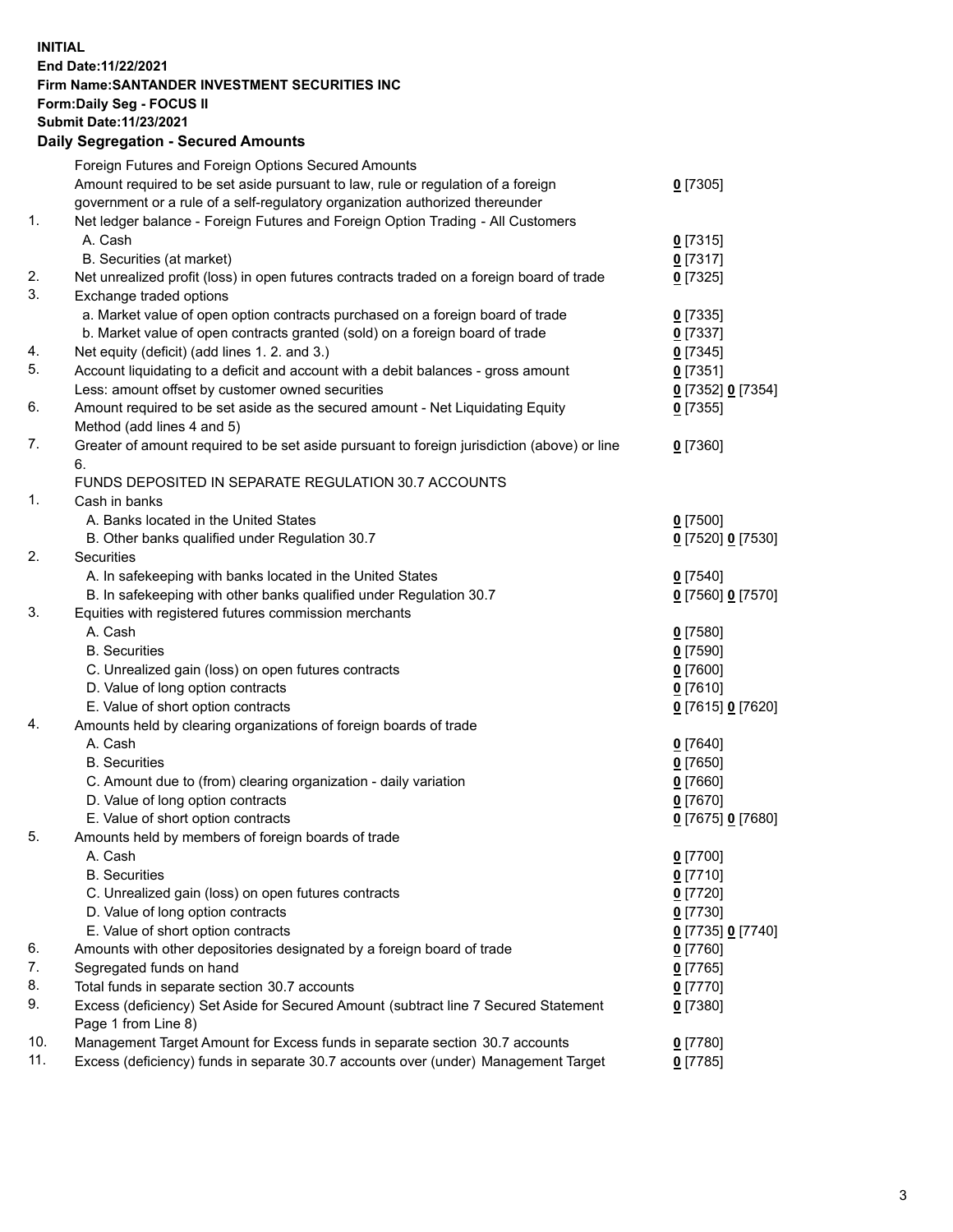| <b>INITIAL</b> |                                                                                     |                      |
|----------------|-------------------------------------------------------------------------------------|----------------------|
|                | End Date: 11/22/2021                                                                |                      |
|                | Firm Name: SANTANDER INVESTMENT SECURITIES INC                                      |                      |
|                | Form: Daily Seg - FOCUS II                                                          |                      |
|                | <b>Submit Date: 11/23/2021</b>                                                      |                      |
|                | Daily Segregation - Segregation Statement                                           |                      |
|                | SEGREGATION REQUIREMENTS(Section 4d(2) of the CEAct)                                |                      |
| 1.             | Net ledger balance                                                                  |                      |
|                | A. Cash                                                                             | 2,038,106,057 [7010] |
|                | B. Securities (at market)                                                           | $0$ [7020]           |
| 2.             | Net unrealized profit (loss) in open futures contracts traded on a contract market  | -79,680,375 [7030]   |
| 3.             | Exchange traded options                                                             |                      |
|                | A. Add market value of open option contracts purchased on a contract market         | 38,306,085 [7032]    |
|                | B. Deduct market value of open option contracts granted (sold) on a contract market | -35,939,844 [7033]   |
| 4.             | Net equity (deficit) (add lines 1, 2 and 3)                                         | 1,960,791,923 [7040] |
| 5.             | Accounts liquidating to a deficit and accounts with                                 |                      |
|                | debit balances - gross amount                                                       | $0$ [7045]           |
|                | Less: amount offset by customer securities                                          | 0 [7047] 0 [7050]    |
| 6.             | Amount required to be segregated (add lines 4 and 5)                                | 1,960,791,923 [7060] |
|                | FUNDS IN SEGREGATED ACCOUNTS                                                        |                      |
| 7.             | Deposited in segregated funds bank accounts                                         |                      |
|                | A. Cash                                                                             | 202,139,268 [7070]   |
|                | B. Securities representing investments of customers' funds (at market)              | $0$ [7080]           |
|                | C. Securities held for particular customers or option customers in lieu of cash (at | $0$ [7090]           |
|                | market)                                                                             |                      |
| 8.             | Margins on deposit with derivatives clearing organizations of contract markets      |                      |
|                | A. Cash                                                                             | 1,886,933,777 [7100] |
|                | B. Securities representing investments of customers' funds (at market)              | $0$ [7110]           |
|                | C. Securities held for particular customers or option customers in lieu of cash (at | $0$ [7120]           |
|                | market)                                                                             |                      |
| 9.             | Net settlement from (to) derivatives clearing organizations of contract markets     | -58,954,391 [7130]   |
| 10.            | Exchange traded options                                                             |                      |
|                | A. Value of open long option contracts                                              | 38,306,085 [7132]    |
|                | B. Value of open short option contracts                                             | -35,939,844 [7133]   |
| 11.            | Net equities with other FCMs                                                        |                      |
|                | A. Net liquidating equity                                                           | $0$ [7140]           |
|                | B. Securities representing investments of customers' funds (at market)              | $0$ [7160]           |
|                | C. Securities held for particular customers or option customers in lieu of cash (at | $0$ [7170]           |
| 12.            | market)<br>Segregated funds on hand                                                 | $0$ [7150]           |
| 13.            | Total amount in segregation (add lines 7 through 12)                                | 2,032,484,895 [7180] |
| 14.            | Excess (deficiency) funds in segregation (subtract line 6 from line 13)             | 71,692,972 [7190]    |
| 15.            | Management Target Amount for Excess funds in segregation                            | 70,000,000 [7194]    |
| 16.            | Excess (deficiency) funds in segregation over (under) Management Target Amount      | 1,692,972 [7198]     |
|                | Excess                                                                              |                      |